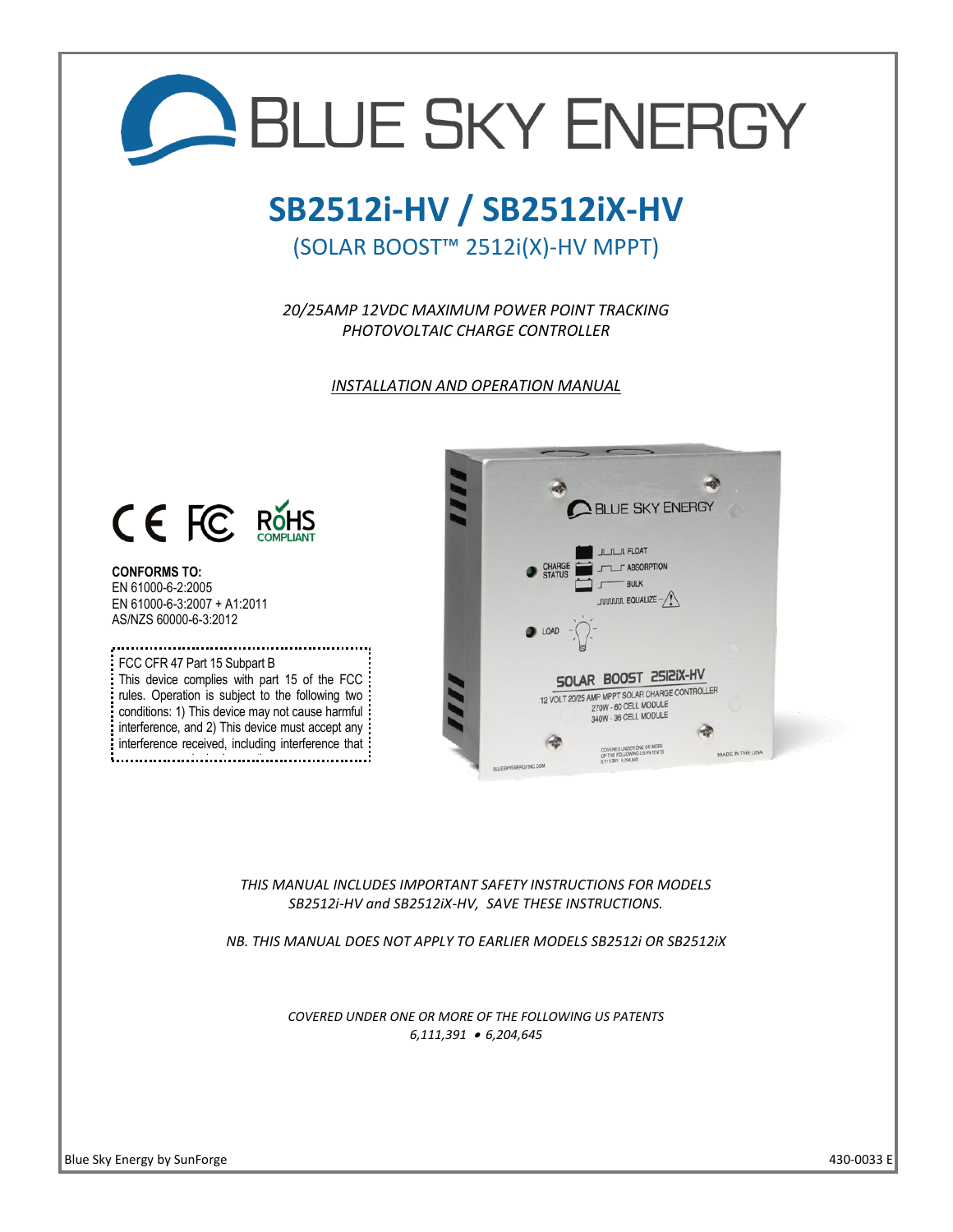# **TABLE OF CONTENTS**

| TABLES AND FIGURES |  |
|--------------------|--|

| Table 1  |  |
|----------|--|
| Table 2  |  |
| Figure 1 |  |
| Figure 2 |  |
| Figure 3 |  |
| Figure 4 |  |
| Figure 5 |  |
| Figure 6 |  |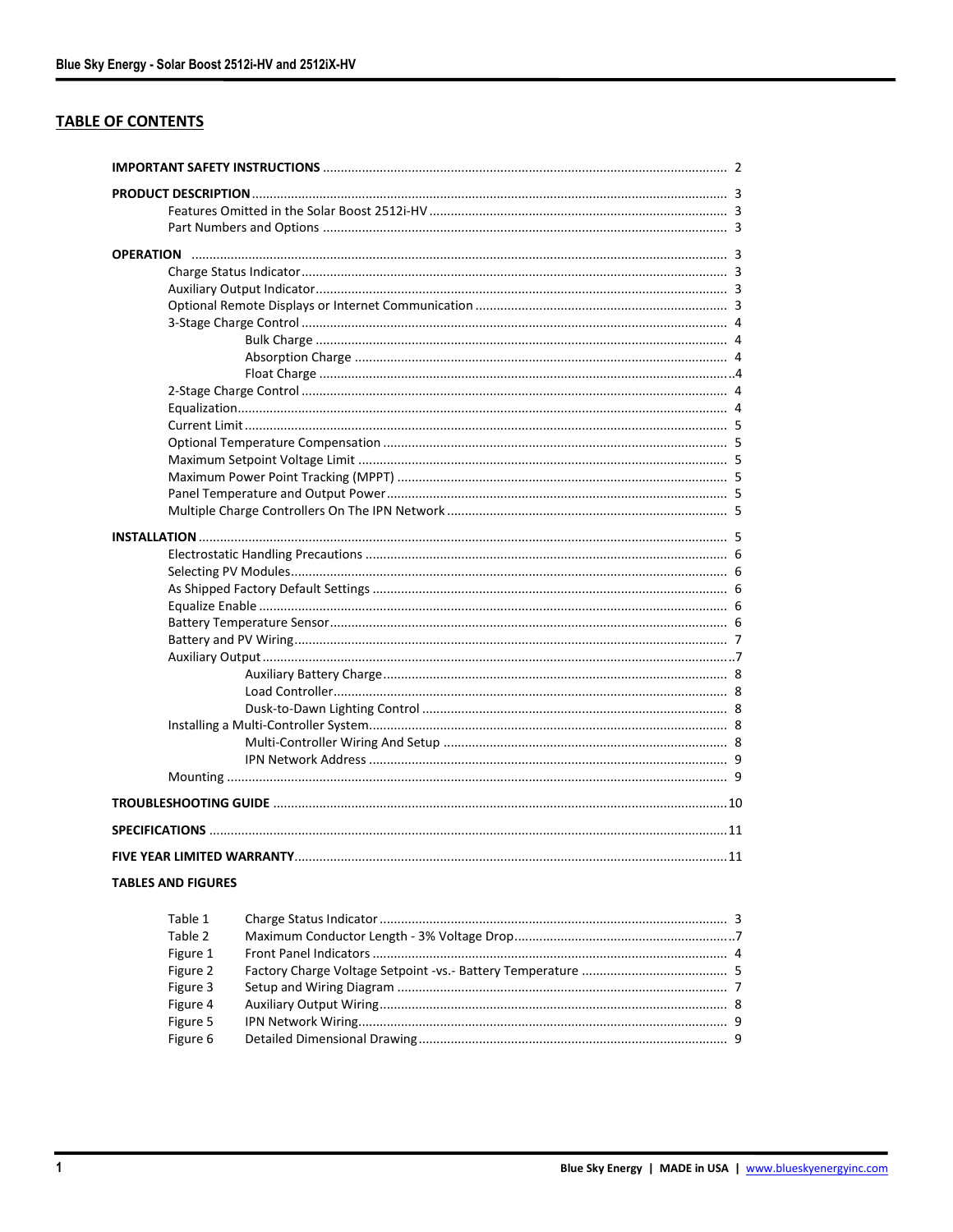## **IMPORTANT SAFETY INSTRUCTIONS**

#### **This manual contains important instructions for Models SB2512i-HV and SB2512iX-HV. SAVE THESE INSTRUCTIONS**

- 1. Refer installation and servicing to qualified service personnel. High voltage is present inside unit. Incorrect installation or use may result in risk of electric shock or fire. No user serviceable parts in this unit.
- 2. To reduce the risk of electric shock, fire or personal injury, the following symbols are placed throughout this manual to indicate dangerous conditions, or important safety or operational instructions.

| WARNING                                                                             | <b>CAUTION</b>                                                             | <b>IMPORTANT</b>                                                       |
|-------------------------------------------------------------------------------------|----------------------------------------------------------------------------|------------------------------------------------------------------------|
|                                                                                     |                                                                            |                                                                        |
| Indicates dangerous conditions or electric<br>shock potential. Use extreme caution. | Indicates items critical to safe installation<br>or operation of the unit. | Follow these instructions closely for<br>proper operation of the unit. |

#### 3. PERSONAL PRECAUTIONS

- a) Working in the vicinity of lead-acid batteries is dangerous. Batteries produce explosive gasses during normal operation.
- b) To reduce risk of battery explosion, follow these instructions and those published by battery manufacturer and manufacturer of any equipment you intend to use in vicinity of battery.
- c) Someone should be within range of your voice or close enough to come to your aid when you work near a lead-acid battery.
- d) Have plenty of fresh water and soap nearby in case battery acid contacts skin, clothing or eyes.
- e) Wear complete eye protection and clothing protection. Avoid touching eyes while working near battery.
- f) If battery acid contacts skin or clothing, wash immediately with soap and water. If acid enters eye, immediately flood eye with running cold water for at least 15 minutes and get medical attention immediately.
- g) NEVER SMOKE or allow a spark or flame in vicinity of battery.
- h) Be extra cautious to reduce risk of dropping metal tool onto battery. It might spark or short circuit battery or other electrical part that may cause explosion.
- i) Remove personal metal items such as rings, bracelets and watches when working with a lead-acid battery. A lead-acid battery can produce a short circuit current high enough to weld a ring or the like to metal, causing a severe burn.
- j) Remove all sources of power, photovoltaic and battery before servicing or installing.

#### 4. CHARGER LOCATION & INSTALLATION

- a) This unit is designed to charge 12V (6 cell) flooded or sealed type lead-acid chemistry batteries within the range of 10 to 2,000 amp-hours. Follow battery manufacturers charging recommendations when considering this unit for use with other battery chemistry.
- b) This unit employs components that tend to produce arcs or sparks. NEVER install in battery compartment or in the presence of explosive gases.
- c) This unit must be installed and wired in accordance with National Electrical Code, ANSI/NFPA 70.
- d) Over current protection for the battery must be provided externally. To reduce the risk of fire, connect to a circuit provided with 30 amperes maximum branch-circuit over current protection in accordance with National Electrical Code, ANSI/NFPA 70.
- e) Over current protection for the auxiliary load control output or auxiliary battery charge output must be provided externally. To reduce the risk of fire, connect to load or auxiliary battery with 30 amperes maximum over current protection in accordance with National Electrical Code, ANSI/NFPA 70.
- f) Insure that unit is properly configured for the battery being charged.
- g) This unit is not water tight. Do not expose to rain, snow or excessive moisture.
- h) Insure all terminating connections are clean and tight. Battery, PV and Auxiliary Output terminals are to be tightened to 9 in-lb (1 nm). IPN Network and battery temperature sensor compression terminals are to be tightened to 2.1 in-lb (0.24 nm).
- i) Do not connect to a PV array capable of producing greater than 20 amperes of short circuit current @ STC.
- j) This unit is not provided with a GFDI (ground-fault detector/interrupter) device and must be used with an external GFDI device as required by Article 690 of National Electrical Code for the installation location.

#### 5. PREPARING TO CHARGE

- a) Never charge a frozen battery.
- b) Be sure battery is mounted in a well ventilated compartment.
- c) Add distilled water in each cell of a lead-acid battery until battery acid reaches level specified by battery manufacturer.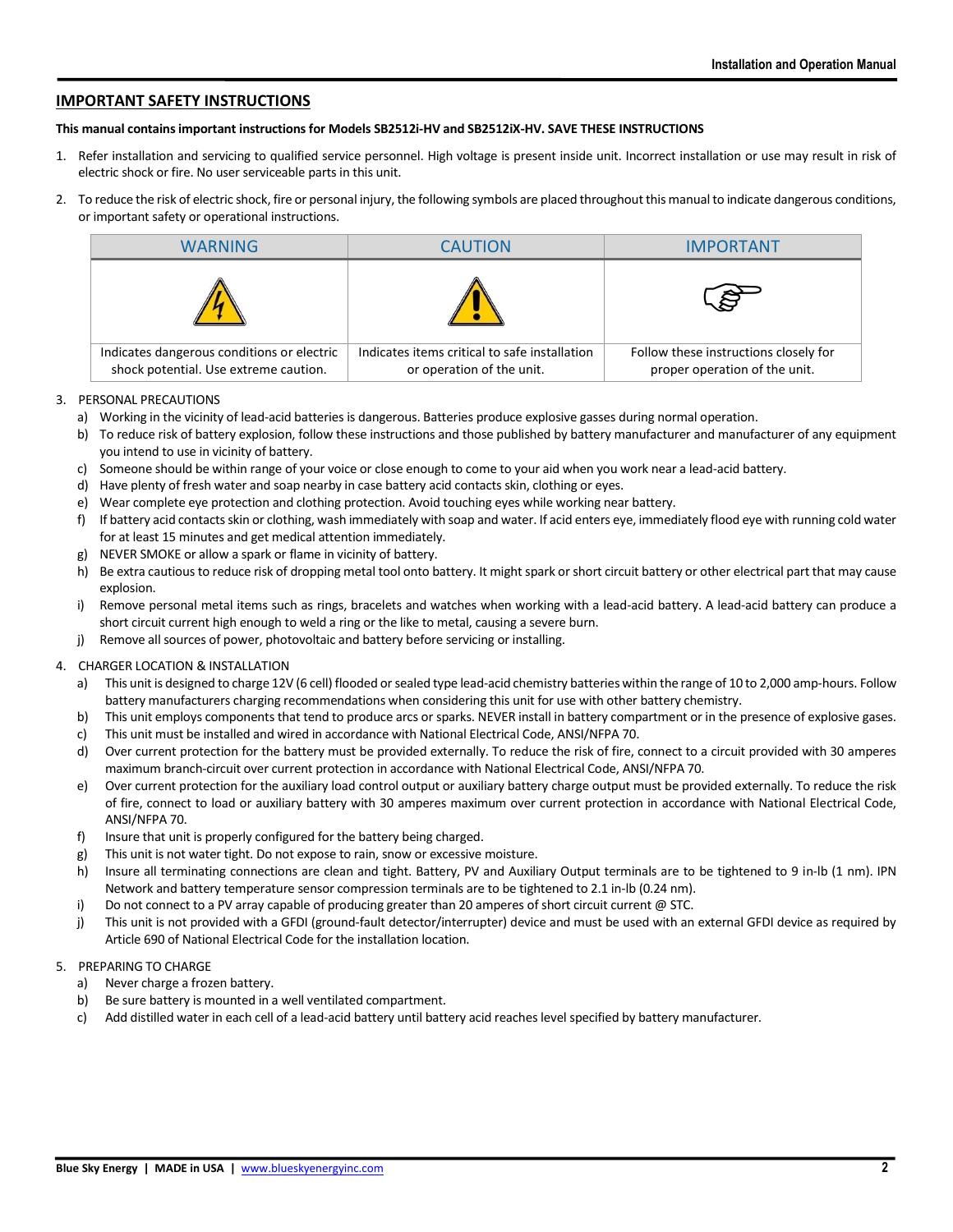## **PRODUCT DESCRIPTION**

Solar Boost<sup>™</sup> 2512i(X)-HV are improved versions of the original SB2512i and SB2512iX 12 volt 25 amp *Maximum Power Point Tracking* (MPPT) photovoltaic (PV) battery charge controllers. The new HV versions retain their original 25 amp 340 watt rating when used with conventional 12 volt 36 cell PV modules, but are also able to operate up to 270 watts of higher voltage 60 cell "grid tie" type modules. The full featured SB2512iX-HV includes all the features described in this manual. The SB2512i-HV omits certain features to reduce cost. The 2512's patented MPPT technology can increase charge current up to 30% or more compared to conventional controllers. MPPT also allows the use of higher voltage 60 cell modules by converting higher PV voltage down to charge a 12 volt battery. The 2512's sophisticated 3-stage charge control system improves battery performance and life while minimizing battery maintenance. The unit is fully protected against voltage transients, over temperature, over current and reverse polarity. The IPN Network display connector provided in both versions allow use of optional remote displays or a UCM. Additional features included in the SB2512iX-HV version of the product include a battery temperature sensor input, equalization capability, full IPN Network interface, and an auxiliary output. The versatile auxiliary output can operate as either a 2 amp battery charger for a second battery, or serve as a 25 amp load controller or 25 amp variable Dusk-to-Dawn lighting controller. The full IPN Network interface included in the SB2512iX-HV allows multiple charge controllers to communicate with each other and coordinate their activity to charge the battery as a single coordinated charging machine.

### **FEATURES OMITTED IN THE SOLAR BOOST 2512i-HV**

The following features described in this manual are omitted in the lower cost Solar Boost 2512i-HV version of the product.

- Battery Temperature sensor input Battery equalization capability
	-

### **PART NUMBERS AND OPTIONS**

- SB2512i-HV ......Basic Solar Boost 2512i-HV SB2512iX-HV Full featured Solar Boost 2512iX-HV
- IPN ProRemote-S display & battery monitor w/shunt IPN ProRemote display & battery monitor
- 
- 
- Full IPN Network interface (multi-controller) Auxiliary Output (25A load & lighting control, or 2A auxiliary battery charge)
	-
	-
- CS-500 ..............500A/50mV current shunt UCM ................Universal Communication Module

## **OPERATION**

Charge control and MPPT operations are fully automatic. At night when PV power production stops, the PV array is disconnected from the battery to prevent unwanted current drain. There is a 5 second turn-on delay, and a 45 second turn-off delay.

> ➢ **WARNING:** The 2512 operates on battery power, not PV power. A battery must be connected with a minimum voltage of 9V for the unit to operate. Battery voltage on the battery terminals of the 2512 must be the same as actual battery voltage within a few 10ths of a volt for proper operation. DO NOT disconnect the battery with PV power applied as appliances still attached to the output of the 2512 may be damaged by voltage spikes resulting from sudden removal of the battery, particularly when used with higher voltage 60 cell PV modules. ALWAYS remove PV power first before disconnecting the battery.

### **CHARGE STATUS INDICATOR**

A charge status indicator is provided on the face of the 2512, and on the optional remote displays. If net battery charge current is greater than  $\approx$ 3 to 5 amps per 100 amp-hours of battery capacity the charge status indicator can provide a rough indication of battery state of charge.

### **CHARGE STATUS INDICATOR**

| <b>CHARGE STATUS INDICATOR</b>            | <b>CHARGE MODE</b> | <b>APPROXIMATE CHARGE LEVEL</b> |
|-------------------------------------------|--------------------|---------------------------------|
| OFF                                       | <b>CHARGE OFF</b>  |                                 |
| CONTINUOUSLY ON                           | <b>BULK</b>        | <70% FULL                       |
| BLINKING • 1 SEC ON / 1 SEC OFF           | ABSORPTION         | 70% - 95% FULL                  |
| BLINKING • 0.2 SEC ON / 1 SEC OFF         | <b>FLOAT</b>       | <b>FULLY CHARGED</b>            |
| RAPID BLINKING ● 0.2 SEC ON / 0.2 SEC OFF | EQUALIZE           |                                 |

### **TABLE 1**

### **AUXILIARY OUTPUT INDICATOR** (Omitted on SB2512i-HV)

An Auxiliary Output indicator labeled "LOAD" is provided on the face of the SB2512iX-HV, and is omitted on the SB2512i-HV. The indicator will be ON when the auxiliary output is ON providing power to a load, or charging an auxiliary battery. Default operation of the auxiliary output is Auxiliary Battery Charge and the indicator may turn ON even though an auxiliary battery may not be connected. Auxiliary Output status can also be viewed on the IPN ProRemote.

### **OPTIONAL REMOTE DISPLAYS OR INTERNET COMMUNICATION**

There are two available remote displays, the low cost IPN Remote and the full featured IPN ProRemote. The IPN Remote is a basic 3-digit LED type voltage, current and charge mode display without setup or control capability. The full featured IPN ProRemote provides setup capability and enhanced monitoring of charge controllers on the IPN network. It also provides a complete battery system monitor with various amp-hour counters and a highly accurate "fuel gage" type battery level indicator. A Universal Communication Module (UCM) may also be used for communication with other devices or to access the charge control system remotely over the Internet.

### **3-STAGE CHARGE CONTROL**

The 2512 is factory configured for a 3-stage charging process, Bulk, Absorption and Float. The 3-stage charge process provides a somewhat higher charge voltage to charge the battery quickly and safely. Once the battery is fully charged a somewhat lower voltage is applied to maintain the battery in a fully charged state without excessive water loss. 3-stage charge improves battery performance and life while minimizing battery maintenance.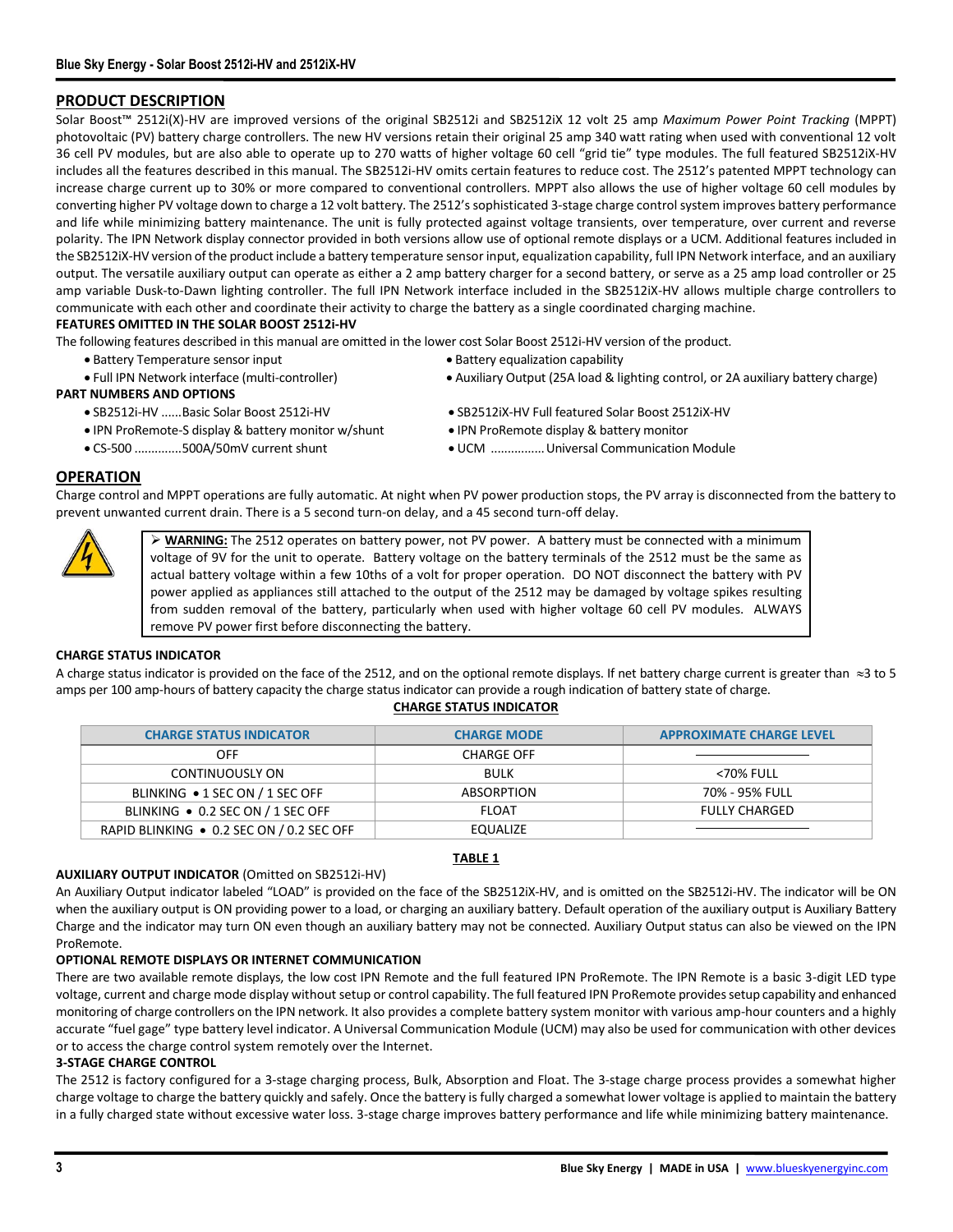## *Bulk Charge*

The 2512 will be in Bulk charge when battery voltage is below the Absorption Charge Voltage setpoint. During Bulk the 2512 delivers as much charge current as possible to rapidly recharge the battery and drive battery voltage up to the Absorption Charge Voltage setpoint.

#### *Absorption Charge*

When the battery recovers sufficient charge for battery voltage to rise to the Absorption Charge Voltage setpoint (factory set to 14.2V) current is reduced as necessary to hold the battery at the Absorption Voltage. The 2512 remains in Absorption until the battery is fully charged as determined by either;

1. The 2512 has remained in Absorption continuously for the Charge Time period (factory set to 2 hours).

#### **– – – OR – – –**

2. With the IPN ProRemote display, net battery charge current while in Absorption decreases to the Float Transition Current setting (factory set to 1.5A per 100 amp-hours of battery capacity).

#### *Float Charge*

Once the battery is fully charged a somewhat lower Float Voltage (factory set to 13.2V) is applied to maintain the battery in a fully charged state without excessive water loss. During Float a healthy fully charged lead-acid battery will draw ≈0.1–0.2 amps per 100 amp-hours of battery capacity.

### **2-STAGE CHARGE CONTROL**

Certain battery types or system configurations may require 2-stage charge control. The 2512 can be configured for two stage Bulk/Absorption charge control by setting the Charge Voltage to "No Float" using the IPN ProRemote or the UCM. Refer to the IPN ProRemote or UCM operators manual for their settings.

**FRONT PANEL INDICATORS**



### **EQUALIZATION** (Omitted on SB2512i-HV)



➢ **WARNING:** Not all batteries can be safely equalized. Equalization should be performed only on vented liquid electrolyte lead-acid batteries. Always follow battery manufacturers recommendations pertaining to equalization. Equalization applies a relatively high voltage producing significant battery gassing. Disconnect equipment that cannot tolerate the high equalization voltage which is temperature compensated as shown in Figure 2.

The 2512 can perform automatic equalization alone, or equalization may be controlled manually via the IPN ProRemote or UCM. Equalization is essentially a controlled overcharge which applies a relatively high voltage to bring all battery cells up to the same specific gravity. While equalization parameters are adjustable with the IPN ProRemote or UCM, factory default parameters of 15.2V for 2 hours every 30 days are suitable for most applications. A minimum net charge current of approximately 3.5A per 100Ah of battery capacity is required for proper equalization. The equalization timer is a "time at voltage" time accumulator. The equalization timer will not count down unless battery voltage reaches the equalization voltage setpoint. Unless manually canceled the 2512 will stay in equalize for as long as necessary to accumulate the required time at voltage. If equalize does not complete by end of the charging day it will resume where it left off the next charging day. If equalize does not complete in a reasonable period of time due to insufficient current it should be canceled manually via the IPN ProRemote or UCM, or by momentarily removing power to reboot the 2512.

#### **CURRENT LIMIT**

If PV input power is high enough to produce more than 25 amps of output current with 36 cell PV modules, or 20 amps with 60 cell PV modules, the 2512 will automatically limit output current to this maximum rating. Note that when the 2512 exits current limit, it will briefly show Absorption on the Charge Status Indicator even though battery voltage may be low. If changing from 60 cell to 36 cell modules reboot the 2512 to restore 25A current limit.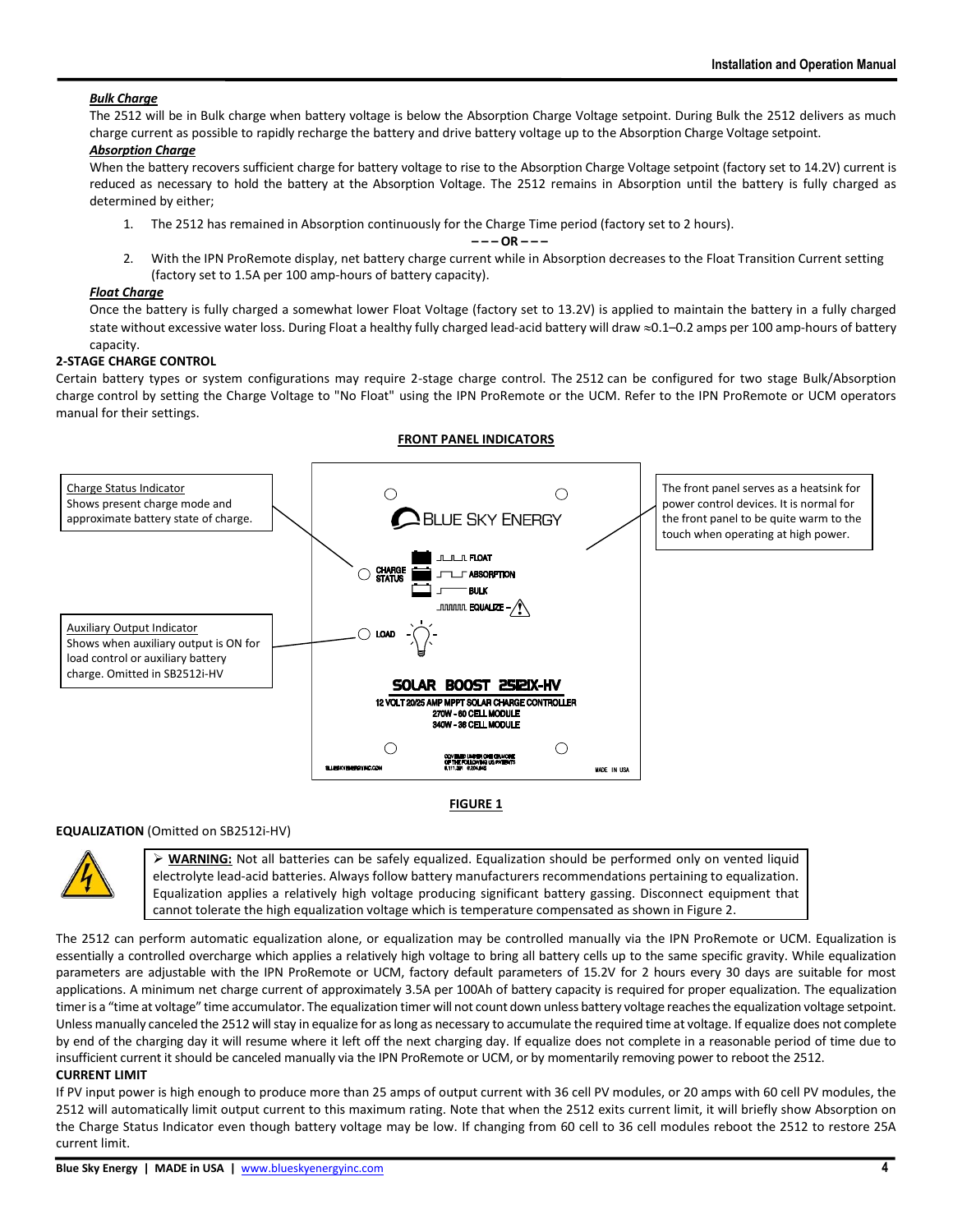## **OPTIONAL TEMPERATURE COMPENSATION** (Omitted on SB2512i-HV)

The charge voltage required by batteries changes with battery temperature. Temperature compensation of charge voltage enhances battery performance and life, and decreases maintenance. Automatic temperature compensation can be provided using the optional battery temperature sensor (BSE p/n 930-0022-20). The default compensation factor of  $-30.0$ mV/ $^{\circ}$ C ( $-5.00$ mV/ $^{\circ}$ C/cell) is appropriate for most lead-acid batteries.



**FACTORY DEFAULT CHARGE VOLTAGE SETPOINT -VS.- BATTERY TEMPERATURE**

#### **MAXIMUM SETPOINT VOLTAGE LIMIT**

Maximum voltage setpoint limit places a ceiling or upper limit on the maximum charge voltage. Regardless of setpoint values entered by the user or result from temperature compensation the 2512 will not apply a charge voltage setpoint greater than the maximum voltage setpoint limit factory configured to 15.5V. Note that actual battery voltage may briefly exceed this value by 0.1 – 0.2V as the voltage control system responds to changes in load.

### **MAXIMUM POWER POINT TRACKING (MPPT)**

The 2512's patented MPPT technology can increase charge current up to 30% or more compared to PWM controllers operating 36 cell PV modules. Principal operating conditions affecting current boost performance are PV cell temperature and battery voltage, with lower PV temperature and lower battery voltage producing greater charge current increase. In cool comfortable temperatures most systems see about 10 – 20% increase. Increase may go to zero in hot temperatures, whereas charge current increase may easily exceed 30% with a discharged battery and freezing temperatures. MPPT also allows efficient use of higher voltage 60 cell modules by converting their much higher voltage down to battery voltage. Ignoring conversion losses the conversion process produces an output current roughly equal to PV current times the ratio of PV voltage to battery voltage. If a 60 cell module is operating at 23V at 5 amps and battery voltage was 14V, output charge current would be about 5 amps times  $23V \div 14V$  or about 8 amps. For a more complete MPPT description see [www.blueskyenergyinc.com.](http://www.blueskyenergyinc.com/)

#### **PANEL TEMPERATURE AND OUTPUT POWER**

Internal power control devices use the front panel as a heatsink. It is normal for the front panel to become quite warm to the touch when the unit is operating at high power. When mounted vertically as described in the installation section, the unit can deliver full output in an ambient temperature of up to 40°C (104°F). If an over temperature condition exists, the unit will shut down, the Charge Status Indicator will display an OFF condition, and a remote display will turn off. The 2512 does not include a digital type temperature sensor and will always show the heatsink to be –55°C on the IPN ProRemote or UCM.

### **MULTIPLE CHARGE CONTROLLERS ON THE IPN NETWORK** (Omitted on SB2512i-HV)

The IPN network architecture allows multiple charge controllers to operate as a single charging machine. Up to 8 IPN compatible charge controllers can reside on a single network and can share a single display, battery temperature sensor and UCM. Charge controllers can be added to grow a small system into a large system and have this large system operate from the users standpoint as a single charging machine.

## **INSTALLATION**



➢ **WARNING:** Read, understand and follow the Important Safety Instructions in the beginning of this manual before proceeding. This unit must be installed and wired in accordance with National Electrical Code, ANSI/NFPA 70. Over current protection must be provided externally. To reduce the risk of fire, connect to a circuit provided with 30 amp maximum branch-circuit over current protection in accordance with National Electrical Code, ANSI/NFPA 70 with 36 cell modules, or 25 amp maximum with 60 cell modules. Do not connect a PV array capable of delivering greater than 20 amps of short circuit current  $I_{SC}$  at STC with 36 cell modules, or 11 amps with 60 cell modules. Do not connect BAT– and PV– together external to the unit. To reduce risk of electric shock or product damage, remove all sources of power before installing or servicing. Figures 3 and 4 show generalized connections only and are not intended to show all wiring, circuit protection and safety requirements for a photovoltaic electrical system.



➢ **CAUTION:** The 2512 is protected against reverse battery and PV polarity, and swapped PV and battery connections, but will be damaged by reverse battery to the PV terminals. Transient voltage lightning protection is provided, but steady state voltage in excess of 50VDC on the battery or PV terminals will damage the unit. Damage of either type voids the limited warranty.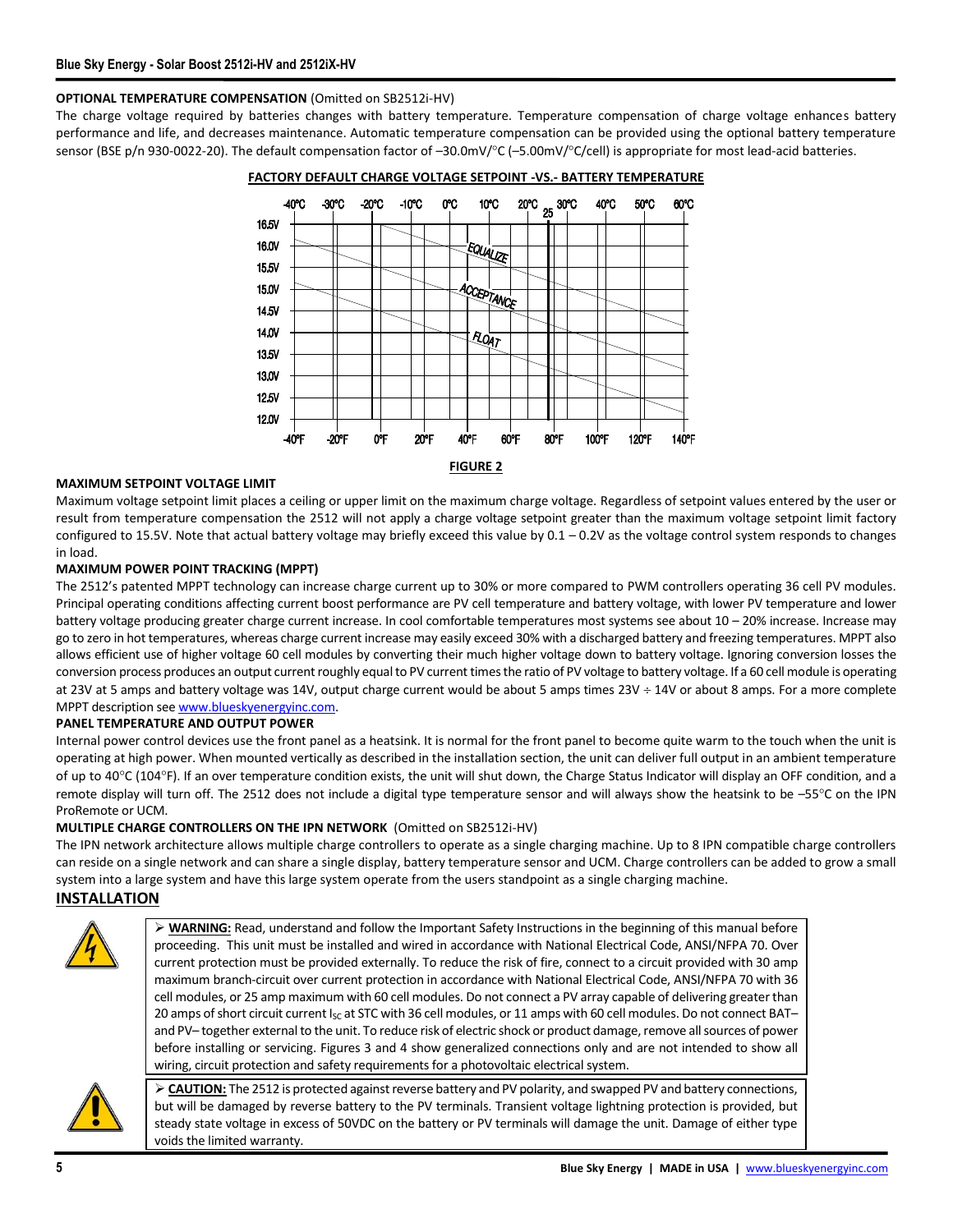## **ELECTROSTATIC HANDLING PRECAUTIONS**

All electronic circuits may be damaged by static electricity. To minimize the likelihood of electrostatic damage, discharge yourself by touching a water faucet or other electrical ground prior to handling the 2512 and avoid touching components on the circuit boards. The risk of electrostatic damage is highest when relative humidity is below 40%.

#### **SELECTING PV MODULES**

The 2512 is designed to operate conventional 12V 36 cell PV modules or higher voltage 60 cell modules. If multiple PV modules are used best MPPT current boost performance will be obtained if all PV modules are identical. Dissimilar modules should have V<sub>MP</sub> values within  $\approx$ 0.5V or better and be of the same basic cell technology so their V<sub>MP</sub> will tend to track as operating conditions change. If module types are very different consider using a separate charge controller for each module type to obtain the best MPPT current boost performance. When multiple controllers are used on the IPN Network each controller independently MPPT's their modules to their best. Do not mix 36 cell and 60 cell modules on the same controller. Select PV modules that do not exceed the maximum ratings shown below, and preferably produce  $I_{MP}$  of at least 3.5 amps (2 amps with 60 cell modules) per 100 amp-hours of battery capacity. Voltage, current and power produced by PV modules fluctuate widely with operating conditions. As a result a set of test conditions referred to as *Standard Test Conditions (STC)* are used to rate modules in a meaningful manner and accurately predict real world performance. STC ratings are not maximum or optimal ratings. Conditions can be present where  $V_{OC}$  and  $I_{SC}$  approach 1.25 times STC ratings which is why National Electrical Code and our recommendations call for 1.25 derating of both V<sub>OC</sub> and I<sub>SC</sub>. Yet in real world conditions I<sub>MP</sub> actually seen is commonly only about 75 – 80% of  $I_{MP}$  at STC.

Key PV module specifications;

- $P_{MAX}$  Maximum power in watts  $(P_{MAX} = V_{MP} \times I_{MP})$
- $V_{\text{OC}}$  Voltage with module open circuit (typically  $\approx$  20 22V for 12V nominal 36 cell modules)
- $V_{MP}$  Voltage where module produces Maximum Power (typically  $\approx$  17 18V for 12V nominal 36 cell modules)
- I<sub>MP</sub> Current where module produces Maximum Power
- I<sub>SC</sub> Current with module Short Circuit

| <b>PV Cell Count</b> | <b>Maximum PV</b><br>Power @ STC | <b>Automatic</b><br><b>Output Current</b><br><b>Limit</b> | <b>Maximum PV</b><br>$\mathsf{Isc} \mathsf{a}$ STC | <b>Maximum PV</b><br>$V_{\alpha c}$ @ STC | Recommended range of<br>$V_{MP}$ @ STC |
|----------------------|----------------------------------|-----------------------------------------------------------|----------------------------------------------------|-------------------------------------------|----------------------------------------|
| 36 Cell              | 340W                             | 25A                                                       | 20A                                                | 24.0V                                     | $16.0 - 19.0V$                         |
| 60 Cell              | 270W                             | 20A                                                       | 11A                                                | 40.0V                                     | $24.0V - 31.0V$                        |

#### **AS SHIPPED FACTORY DEFAULT SETTINGS**

 $\triangleright$  The 2512 contains various user configurable settings all of which are preconfigured at the factory. Most installations require no changes to these settings which are typically suitable for most lead-acid batteries including sealed lead-acid batteries such as Gel and AGM. All software programmable settings require an IPN ProRemote or UCM to change and are retained if power is lost or the IPN ProRemote or UCM are used as setup tools only and removed.

#### Software programmable settings;

Lŝ

|                                                                                | • Maximum voltage setpoint limit  15.5V   |  |
|--------------------------------------------------------------------------------|-------------------------------------------|--|
|                                                                                |                                           |  |
| • Load control ON voltage  12.6V                                               | • Dusk-to-Dawn lighting control  Disabled |  |
| • Load control OFF voltage  11.5V                                              |                                           |  |
| DIP switch & jumper settings; (All DIP's OFF, A2 open – Omitted on SB2512i-HV) |                                           |  |
|                                                                                |                                           |  |
|                                                                                |                                           |  |

#### **EQUALIZE ENABLE** (Omitted on SB2512i-HV)

If DIP switch #4 is turned OFF equalization is completely disabled regardless of other equalization settings. If DIP switch #4 is turned ON prior to the application of battery power, automatic equalization is enabled and the SB2512iX will perform automatic equalization after the set number of Auto Equalize Days has elapsed. If DIP switch #4 is turned ON, after battery power is applied an equalization cycle will begin immediately. Equalization start/stop may also be remotely controlled from the IPN ProRemote or UCM.

### **ELECTROMAGNETIC COMPATIBILITY (CE and FCC Marks)**

To comply with electromagnetic compatibility requirements, the SB2512i(X)-HV must be installed with as many as two ferrite suppressors . Clamp one suppressor (supplied with SB1524iX) around both PV+ and PV– cables twisted and looped to pass through the core 2 times. Clamp the second suppressor (supplied with either one of our optional remote displays) around the IPN cable , looped to pass through the core 2 times.A single suppressor is included with each product. (BSE p/n 523-0005-01).

#### **BATTERY TEMPERATURE SENSOR** (Omitted on SB2512i-HV)

Installation of the optional battery temperature sensor enables temperature compensation of all charge voltage setpoints. In a multi-controller system only one temperature sensor is required and must connect to the IPN Master, IPN address 0 (zero). DO NOT attach a sensor or connections other than Blue Sky Energy battery temperature sensor p/n 930-0022-20. Be certain to observe proper RED/BLK polarity. If a valid temperature sensor signal is not detected the 2512 will operate as if battery temperature is 25°C.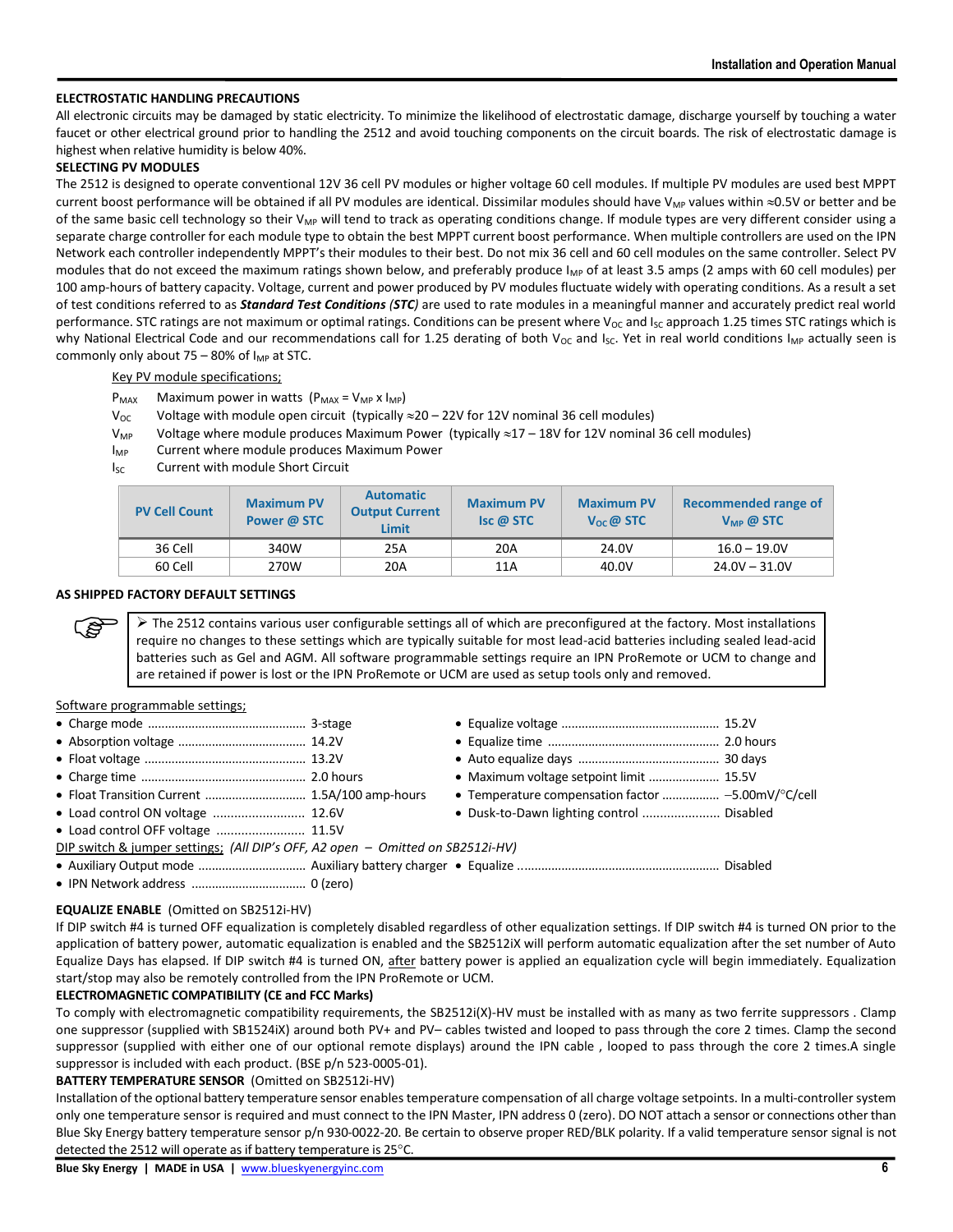#### **BATTERY AND PV WIRING**

A desirable installation will produce a total system wiring voltage drop of 3% or less. The lengths shown in Table 2 are one way from the PV modules to the battery with the 2512 located along the path. Length can be increased inversely proportional to actual PV I<sub>MP</sub> such that if current was reduced by 1/2 wire lengths could be doubled and still provide the same 3% voltage drop. For 60 cell modules use one wire size larger than shown (smaller awg #) for the wire section between the 2512 and the battery.

| <b>WIRE GAUGE</b> | 60 CELL MODULES @11AMP INPUT | 36 CELL MODULES @ 20AMPS INPUT |
|-------------------|------------------------------|--------------------------------|
| <b>AWG</b>        | <b>FEET / METERS</b>         | <b>FEET / METERS</b>           |
| 12 AWG            | 19.2 / 5.7                   | 6.4 / 1.9                      |
| 10 AWG            | 30.6 / 9.3                   | 10.2 / 3.1                     |
| 8 AWG             | 48.6 / 14.7                  | 16.2 / 4.9                     |
| 6 AWG             | 77.1 / 23.4                  | 25.7 / 7.8                     |
| 4 AWG             | 122.4 / 37.5                 | 40.8 / 12.5                    |

#### **MAXIMUM CONDUCTOR PAIR LENGTH** – **3% VOLTAGE DROP**



# **TABLE 2**

➢ **CAUTION:** Battery, PV and Auxiliary Output terminal block accept #20−10 AWG wire and are to be tightened to 9 in-lb (1 nm). IPN Network and Temperature Sensor compression terminals accept #24−14 AWG wire and are to be tightened to 2.1 in-lb (0.24 nm).

➢ **CAUTION:** DO NOT connect Bat– and PV– together outside of the unit or improper operation will result. Bat– and PV– connect together internally. PV– must connect directly into the 2512 and not to other negative buss bars or grounds.



### **AUXILIARY OUTPUT** (Omitted on SB2512i-HV)

The auxiliary output can serve one of three functions; 1) a 2 amp auxiliary battery charger, 2) a 25 amp Low Voltage Disconnect (LVD) load controller, or 3) a 25 amp variable Dusk-to-Dawn lighting load controller with LVD. The Charge/Load function is selected by DIP switch #3 shown in Figure 3. The IPN ProRemote or UCM are required to adjust LVD thresholds or enable Dusk-to-Dawn lighting control. Auxiliary outputs in a multi-controller system will function separately, but only the auxiliary output in the master can be configured or monitored. The auxiliary output Load Indicator will illuminate whenever the auxiliary output is ON(\*).



➢ **CAUTION:** The auxiliary output cannot perform both auxiliary battery charge and load control functions at the same time. Do not connect to the 25 amp Load terminal for auxiliary battery charge or the 2512 may be damaged in a manner that voids the warranty.

 $▶$  (\*) The LOAD indicator light will be ON whenever power is available at the Load and Auxiliary Battery Charge terminals.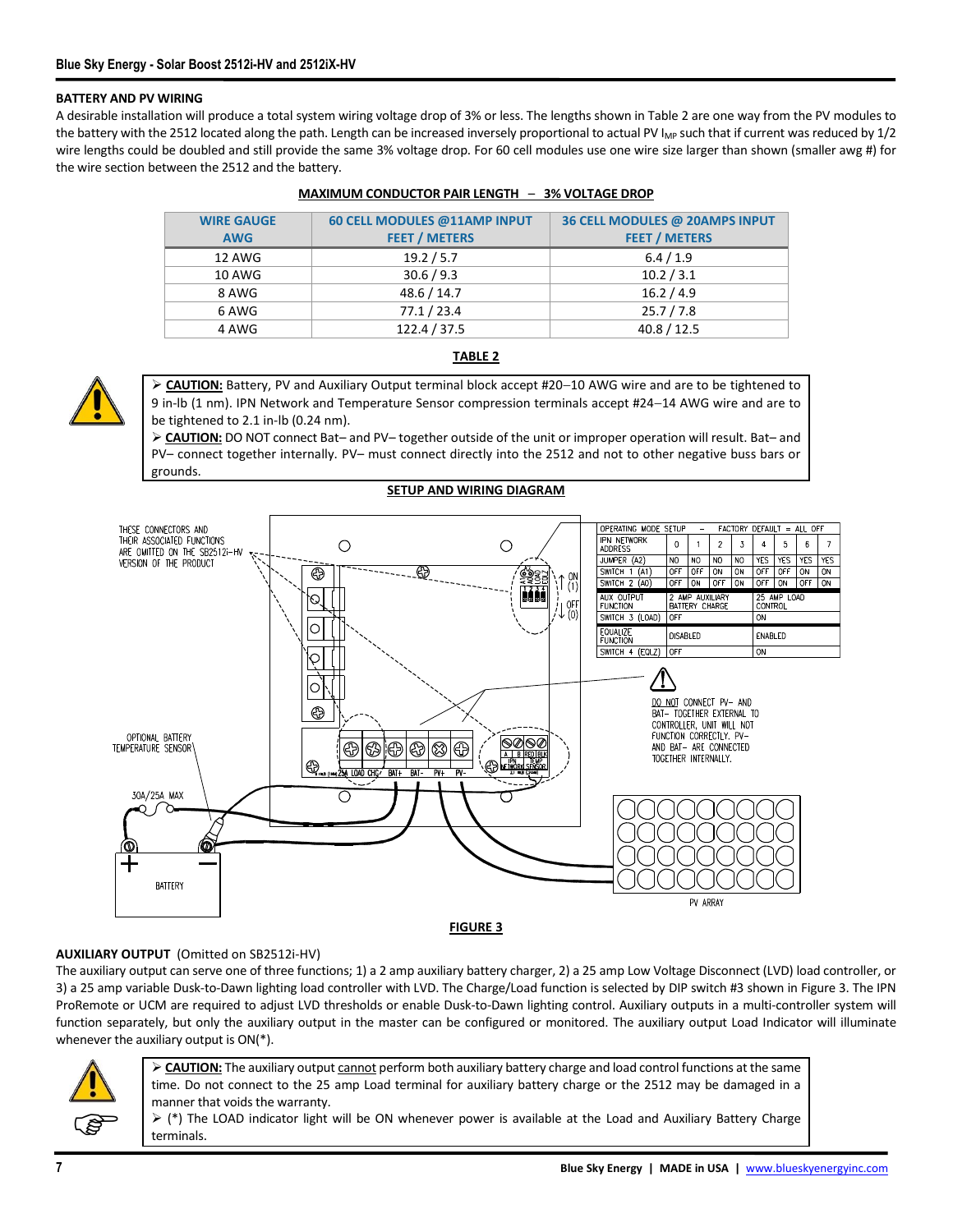## *1) AUXILIARY BATTERY CHARGE – DIP #3 OFF*

The auxiliary charge function is used to charge an auxiliary battery of the same voltage as the primary battery. If the primary battery is charging in Absorption or Float, up to 2 amps is diverted to the auxiliary battery at the same charge voltage. Auxiliary battery charge is disabled during Bulk or Equalization. Use 14 awg wire to minimize voltage drop and 25 amp maximum over current protection. Auxiliary battery negative must connect to primary battery negative.



## *2) LOAD CONTROLLER – DIP #3 ON*

The load controller can deliver up to 25 amps of output and operates as a high side switch to battery positive. Default settings are for Low Voltage Disconnect (LVD) with ON at V<sub>BAT</sub> ≥12.6V, and OFF at V<sub>BAT</sub> ≤11.5V, which can be changed with the IPN ProRemote or UCM. ON/OFF operation can also be based on battery amp-hours from full if an IPN ProRemote is permanently installed. The ON/OFF condition must be valid for 20 seconds before switching will occur. If the higher/lower values are reversed the output control logic is inverted.



➢ **CAUTION:** 30 amp maximum over current protection for the output must be provided externally. If the load control is configured to operate based on net battery amp-hours, configure ON/OFF voltage thresholds as well. If amp-hour from full data is not available, voltage based operation will resume. ON/OFF thresholds must not be the same value or improper operation will result.

## *3) DUSK-TO-DAWN LIGHTING CONTROL – DIP #3 ON*

An IPN ProRemote with software version V2.00 or later or a UCM is required to setup and enable lighting control. Refer to IPN ProRemote or UCM operators manual for lighting control setup instructions. Variable time settings are available to turn lighting ON after Dusk (Post-Dusk timer) and/or ON before Dawn (Pre-Dawn timer). If both timers are set to DISABLED (factory default), the lighting control feature is disabled. If either the Post-Dusk or Pre-Dawn timers are set to a time value the lighting control feature is enabled. When lighting control is enabled the Load output is controlled by both the normal LVD control function and the lighting control function such that whichever function wants the Load output OFF prevails. Dusk or night time begins when the charge control system turns OFF which occurs when PV module current drops below  $\approx$  50mA at battery voltage. Dawn or day time begins when the charge control system turns ON which occurs when PV module current rises to  $\approx$ 100mA at battery voltage. If the Post-Dusk timer was set to 1.0 hour and the Pre-Dawn timer was set to 2.0 hours, lights would turn ON at Dusk, remain ON for one hour, and then turn OFF. Two hours before Dawn the lights would again turn ON and remain ON until Dawn. For full Dusk to Dawn lighting set the Post-Dusk timer to 20 hours. When the 2512 first receives battery power it does not know when Dawn is expected to occur. As a result Pre-Dawn control does not operate for the first night. Once a night time period of 4 hours or more is detected this night time period is stored and Pre-Dawn control will operate. Each subsequent night time period greater than 4 hours is added to a filtered average of night time so that the predicted night time period automatically adjusts to changing seasons.

## **INSTALLING A MULTI-CONTROLLER SYSTEM** (Omitted on SB2512i-HV)

A communication link is established between controllers by daisy chaining a twisted pair cable from the IPN Network terminal block, controller to controller (A-to-A, B-to-B) as shown in Figure 5. Up to 8 IPN based charge controllers can be connected together in a multi-controller system. Device address 0 (zero) is the master and  $1 - 7$  are slaves. The master controls the charging process and directs the activities of the slaves.

## *MULTI-CONTROLLER WIRING AND SETUP*



- ➢ **CAUTION:** A multi-controller system requires the following specialized installation and setup:
- 1) Each controller must connect to and charge the same battery.
- 2) One controller must be set to IPN address 0 (zero) and the others be set to addresses 1 7 with no controllers set the same.
- 3) Charge parameters are set in the master only.
- 4) While outputs connect in parallel to a common battery, PV inputs must be completely separate. A large PV array must be divided into sub-arrays, each with separate PV+ and PV– wiring.
- 5) All controllers must be connected to the IPN network as shown in Figure 5.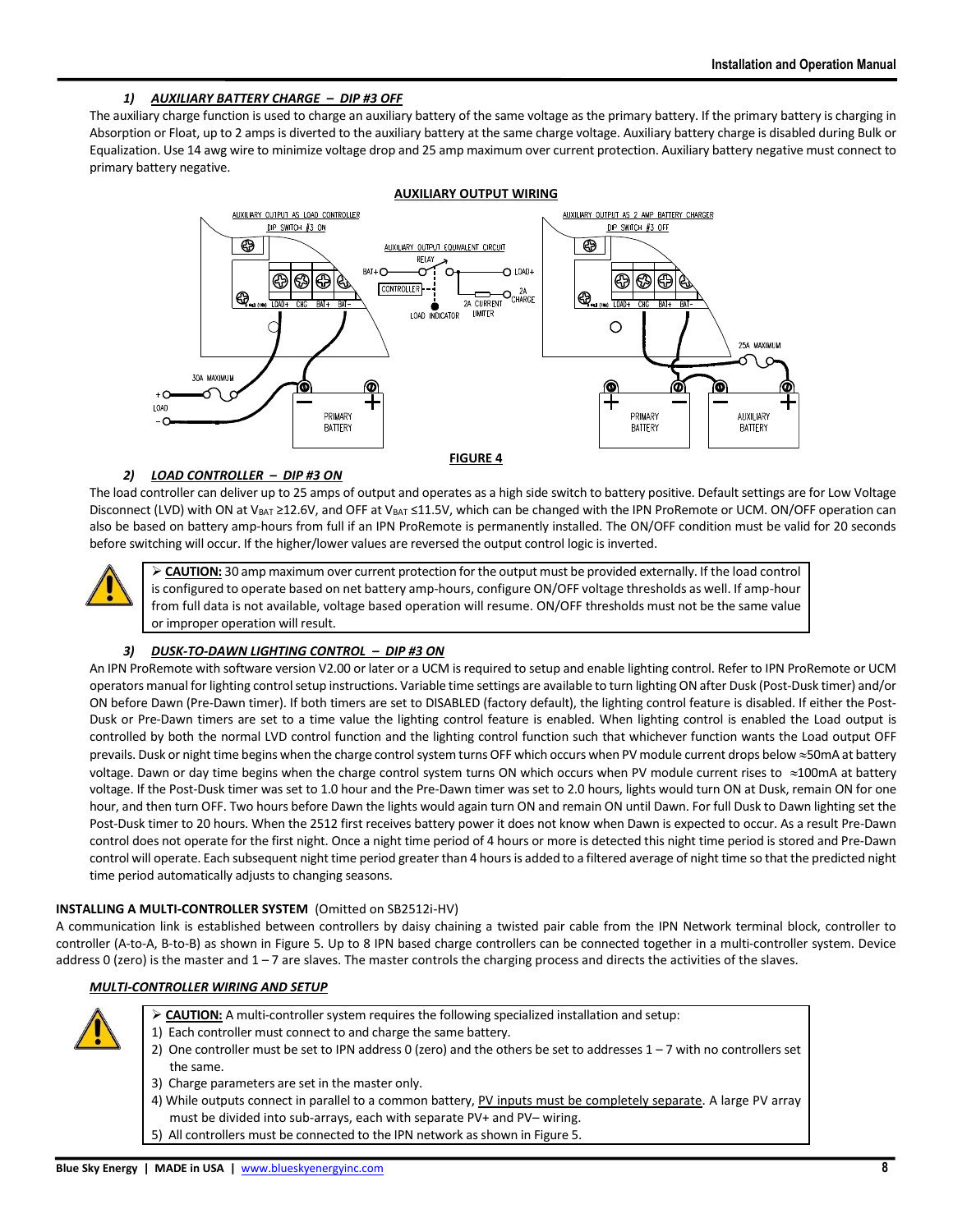

#### *IPN Network Address – DIP's #1, #2 & Jumper A2*

➢ A single controller must be set to IPN network address 0 (zero). In a multi-controller system one controller must be set to address 0 (zero) to serve as the master. The other controllers must be set to address 1-7 with no two controllers set the same. The SB2512 requires that a jumper be soldered across location A2 to select addresses 4 through 7.

| <b>IPN NETWORK ADDRESS</b> |               |            |            |     |               |            |            |            |
|----------------------------|---------------|------------|------------|-----|---------------|------------|------------|------------|
| <b>DIP</b>                 | <b>MASTER</b> |            |            |     | <b>SLAVES</b> |            |            |            |
| <b>SWITCH</b>              |               |            |            | ∍   | 4             |            |            |            |
| JUMPER (A2)                | NO            | NO.        | NO         | NO. | <b>YES</b>    | YES        | <b>YES</b> | <b>YES</b> |
| (A1)<br>#1                 | <b>OFF</b>    | <b>OFF</b> | <b>ON</b>  | ON  | <b>OFF</b>    | <b>OFF</b> | ΟN         | ON         |
| (A <sub>0</sub> )<br>#2    | <b>OFF</b>    | ΟN         | <b>OFF</b> | OΝ  | <b>OFF</b>    | ΟN         | <b>OFF</b> | ON         |

## **MOUNTING**

ເອ

➢ **CAUTION:** Mount the SB2512 vertically to promote air flow and do not enclose in a confined space. The SB2512 is not watertight and must be protected from rain, snow and excessive moisture. Included with the SB2512 (Retail package) is an optional plastic mounting box, it may also be installed in a standard 4 11/16" square galvanized electrical box. If a metal box is used DO NOT remove or install into mounting box with power applied as damage resulting from shorting to the mounting box will void the limited warranty.

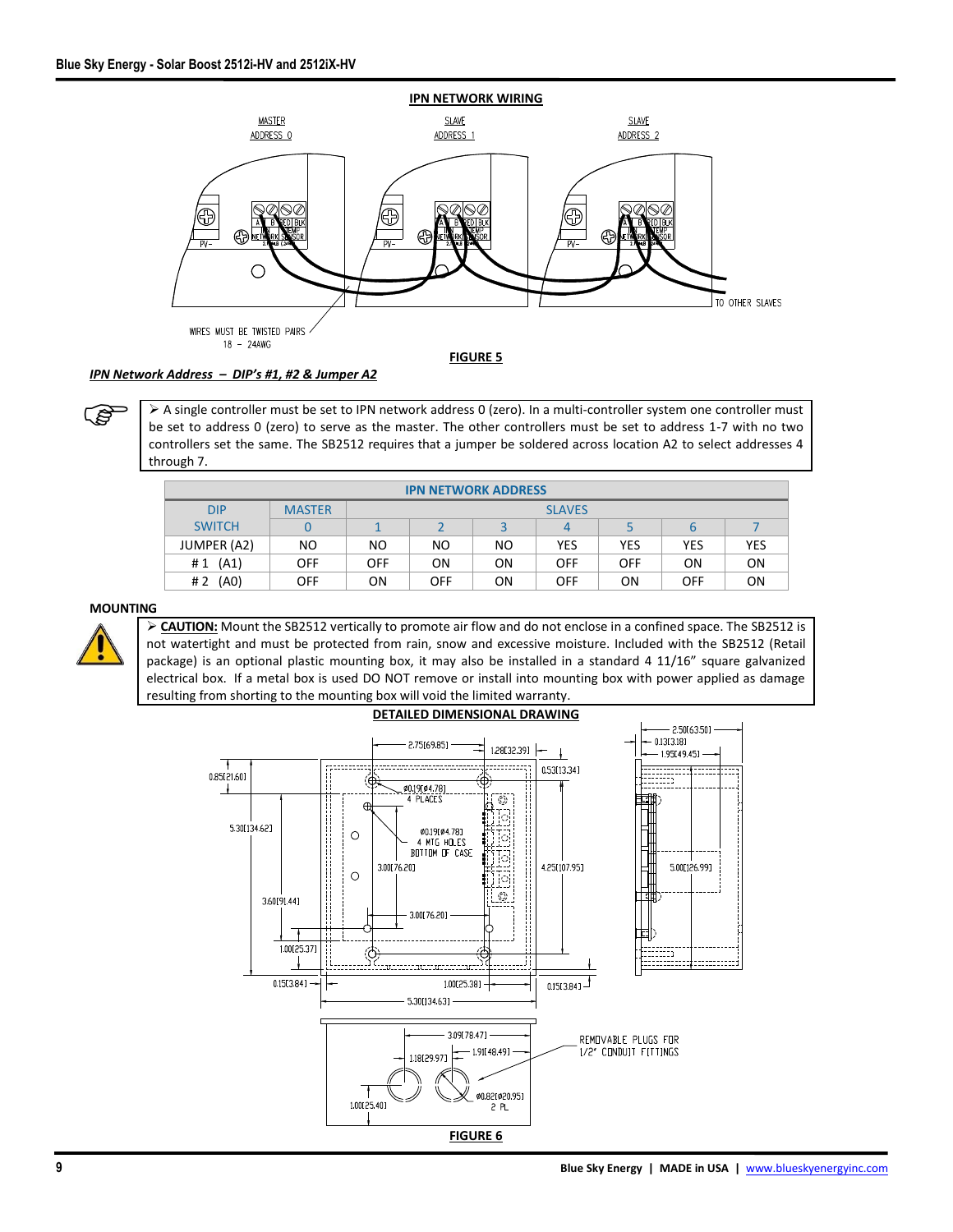# **TROUBLESHOOTING GUIDE**

| <b>SYMPTOM</b>                                                               | <b>PROBABLE CAUSE</b>                                                                              | <b>ITEMS TO EXAMINE OR CORRECT</b>                                                                                                                                                                                                                                                       |  |
|------------------------------------------------------------------------------|----------------------------------------------------------------------------------------------------|------------------------------------------------------------------------------------------------------------------------------------------------------------------------------------------------------------------------------------------------------------------------------------------|--|
| Completely dead, display blank                                               | No battery power                                                                                   | Battery disconnected, overly discharged, or connected reverse polarity. Battery powers the 2512,<br>not PV.                                                                                                                                                                              |  |
| Unit will not switch to a Charge                                             | PV disconnected or low in voltage                                                                  | PV must supply 0.10 amps at greater than battery voltage to begin charge.                                                                                                                                                                                                                |  |
| ON (charge status indicator OFF),<br>Remote display if attached turns<br>ON. | PV reverse polarity                                                                                | Reverse polarity PV will cause front panel to heat.                                                                                                                                                                                                                                      |  |
|                                                                              | IPN network address set wrong                                                                      | A single unit must be set to IPN network address 0 (zero). One unit of a multi-unit network must be<br>set to IPN network address 0 (zero), AND all other units must be set to different addresses.                                                                                      |  |
|                                                                              | Microprocessor lockup                                                                              | Momentarily remove all power (battery & PV) to reboot.                                                                                                                                                                                                                                   |  |
| Charge status indicator ON., but                                             | Battery voltage greater than charge voltage                                                        | This is normal operation. Output is off due to high battery voltage which may be caused by other                                                                                                                                                                                         |  |
| no output charge current                                                     | setpoint                                                                                           | charging systems.                                                                                                                                                                                                                                                                        |  |
|                                                                              | Battery voltage too low                                                                            | Battery voltage must be at least 9V for the 2512 to operate.                                                                                                                                                                                                                             |  |
|                                                                              | PV- connected to BAT- external to controller                                                       | PV- & BAT- must be separate for proper operation. PV- must receive earth ground via shunts inside<br>the 2512 which internally connect PV- to BAT-. External connection prevents proper operation of<br>current measurement system.                                                      |  |
| Charge status indicator blinks<br>rapidly                                    | System in equalize mode                                                                            | Disable equalize via IPN ProRemote, or by turning DIP switch #4 off.                                                                                                                                                                                                                     |  |
| Charge OFF at high ambient<br>temperature                                    | System temporarily shuts down due to high<br>heat sink temperature                                 | Improve ventilation or reduce PV power. Sufficient ventilation to prevent over temperature shut<br>down will improve reliability. See Technical Bulletin #100206.                                                                                                                        |  |
| Charge current is lower than                                                 | Battery is highly charged                                                                          | Normal operation, current is reduced if in Absorption or Float to control battery voltage.                                                                                                                                                                                               |  |
| expected, PV current may be low<br>as well                                   | Worn out or dissimilar PV modules                                                                  | Replace, or use as is.<br>Atmospheric haze, PV's dirty or shaded, sun low on horizon, etc.                                                                                                                                                                                               |  |
|                                                                              | Low insolation                                                                                     |                                                                                                                                                                                                                                                                                          |  |
|                                                                              | PV-connected to BAT-                                                                               | PV- & BAT- must be separate for proper operation. PV- must receive earth ground via shunts inside<br>the 2512 which internally connect PV- to BAT-. External connection prevents proper operation of<br>current measurement system.                                                      |  |
| MPPT Current boost is less than                                              | PV maximum power voltage (V <sub>MP</sub> ) is not                                                 | PV's with low $V_{MP}$ . PV's with $V_{MP} \ge 17V$ work best, PV's with <36 cells tend to work poorly.                                                                                                                                                                                  |  |
| expected                                                                     | much higher than battery voltage, leaving<br>little extra power to be extracted                    | Excessive PV wiring voltage drop due to undersize wiring, poor connections etc.<br>Battery is nearly charged and battery voltage is high. Output during MPPT operation is "constant                                                                                                      |  |
|                                                                              | PV's hot                                                                                           | power" such that higher battery voltage reduces charge current increase.                                                                                                                                                                                                                 |  |
|                                                                              | Worn out or dissimilar PV modules                                                                  | V <sub>MP</sub> and available power decrease with increasing PV cell temperature. Cooler PV's will produce<br>greater boost. It is normal for % increase to drop or even go to zero as PV temperature rises.                                                                             |  |
|                                                                              |                                                                                                    | Replace, use as is, or use different controller for different PV modules.                                                                                                                                                                                                                |  |
| Auxiliary battery not being<br>charging                                      | Not configured for auxiliary battery charge<br>Primary battery not highly charged                  | Confirm dip switch #3 is OFF.<br>Auxiliary battery will not receive charge unless primary battery is in Absorption or Float.                                                                                                                                                             |  |
|                                                                              | Load on Auxiliary battery too high                                                                 | Maximum auxiliary charge current is roughly 2 amps. Load may need to be reduced.                                                                                                                                                                                                         |  |
| System appears OK, but will not<br>correctly switch between Bulk,            | Not set for 3 stage charge                                                                         | Double check Float voltage setpoint.                                                                                                                                                                                                                                                     |  |
| Absorption & Float                                                           | Will not switch out of Bulk and into<br>Absorption or Float                                        | Battery is so discharged that available net charge current cannot bring battery voltage up to the<br>desired charge voltage setpoint. PV power may be too low or loads too high.                                                                                                         |  |
|                                                                              | Will not switch from Absorption to Float                                                           | Battery not fully charged. Unit will not switch to Float until battery voltage remains at the<br>Absorption voltage setpoint continuously for the Charge Time period (or net battery current drops                                                                                       |  |
| Load control not working                                                     | Auxiliary output not set for load control                                                          | to the Float Transition Current setpoint if using IPN ProRemote).<br>Confirm dip switch #3 is ON.                                                                                                                                                                                        |  |
| properly                                                                     |                                                                                                    |                                                                                                                                                                                                                                                                                          |  |
|                                                                              | Output may have shut off due to low battery<br>charge                                              | Load will shut off if battery voltage drops below OFF threshold (default 11.5V). Once shut off, the<br>load will not come back on until battery voltage is above ON threshold (default 12.6V).                                                                                           |  |
|                                                                              | ON/OFF thresholds set incorrectly                                                                  | Correct ON/OFF threshold settings.                                                                                                                                                                                                                                                       |  |
| Dusk-to-Dawn feature, lights will<br>not turn ON or remain ON                | Auxiliary output not set for load control<br>Output may have shut off due to low battery<br>charge | Confirm dip switch #3 is ON and Dusk-to-Dawn enabled.<br>Load will shut off if battery voltage drops below OFF threshold (default 11.5V). Once shut off, the<br>load will not come back on until battery voltage is above ON threshold (default 12.6V).                                  |  |
|                                                                              | Charge control system ON                                                                           | Lights will not turn on if charge control system is ON and charging as this is day time.<br>Check time settings Post-Dusk or Pre-dawn timer.                                                                                                                                             |  |
|                                                                              | Timers set incorrectly<br>Valid night time period not seen                                         | Pre-Dawn lighting will not operate until a valid night time period of $\geq 4$ hours detected. If PV was<br>removed/reconnected, night time period may be inaccurate. Remove & restore power to reboot                                                                                   |  |
| Dusk-to-Dawn feature, lights will                                            | Auxiliary output not set for load control                                                          | Confirm dip switch #3 is ON and Dusk-to-Dawn enabled.                                                                                                                                                                                                                                    |  |
| not turn OFF                                                                 | Timers set incorrectly<br>Charge control does not turn ON                                          | Either Post-Dusk or Pre-dawn timers must be set to time value to enable Dusk-to-Dawn feature.<br>Check charge control system related items                                                                                                                                               |  |
| Networked units do not seem to<br>coordinate action or slaves do             | IPN network address set wrong                                                                      | One unit of a multi-unit network must be set to IPN network address 0 (zero), AND all other units<br>must be set to different addresses $1 - 7$ .                                                                                                                                        |  |
| not turn on                                                                  | Network wiring problem                                                                             | Confirm wiring correctly in place. Use IPN ProRemote or UCM to see View Charge Unit Status<br>screens to confirm communication with slaves.                                                                                                                                              |  |
| Temperature related functions                                                | Temperature sensor not installed on master                                                         | Temperature sensor must be installed on the master in a multi-controller system.                                                                                                                                                                                                         |  |
| do not work.                                                                 | Temperature sensor failed, reverse polarity,<br>or not BSE sensor p/n 930-0022-20.                 | If sensor is open, short, reverse polarity, wrong sensor or missing system will operate as if sensor<br>was at 25°C. Sensor temperature can be read directly on the IPN ProRemote or UCM. Proper sensor<br>voltage when excited by the 2512 will be 2.98V at 25°C, changing at +10mV/°C. |  |